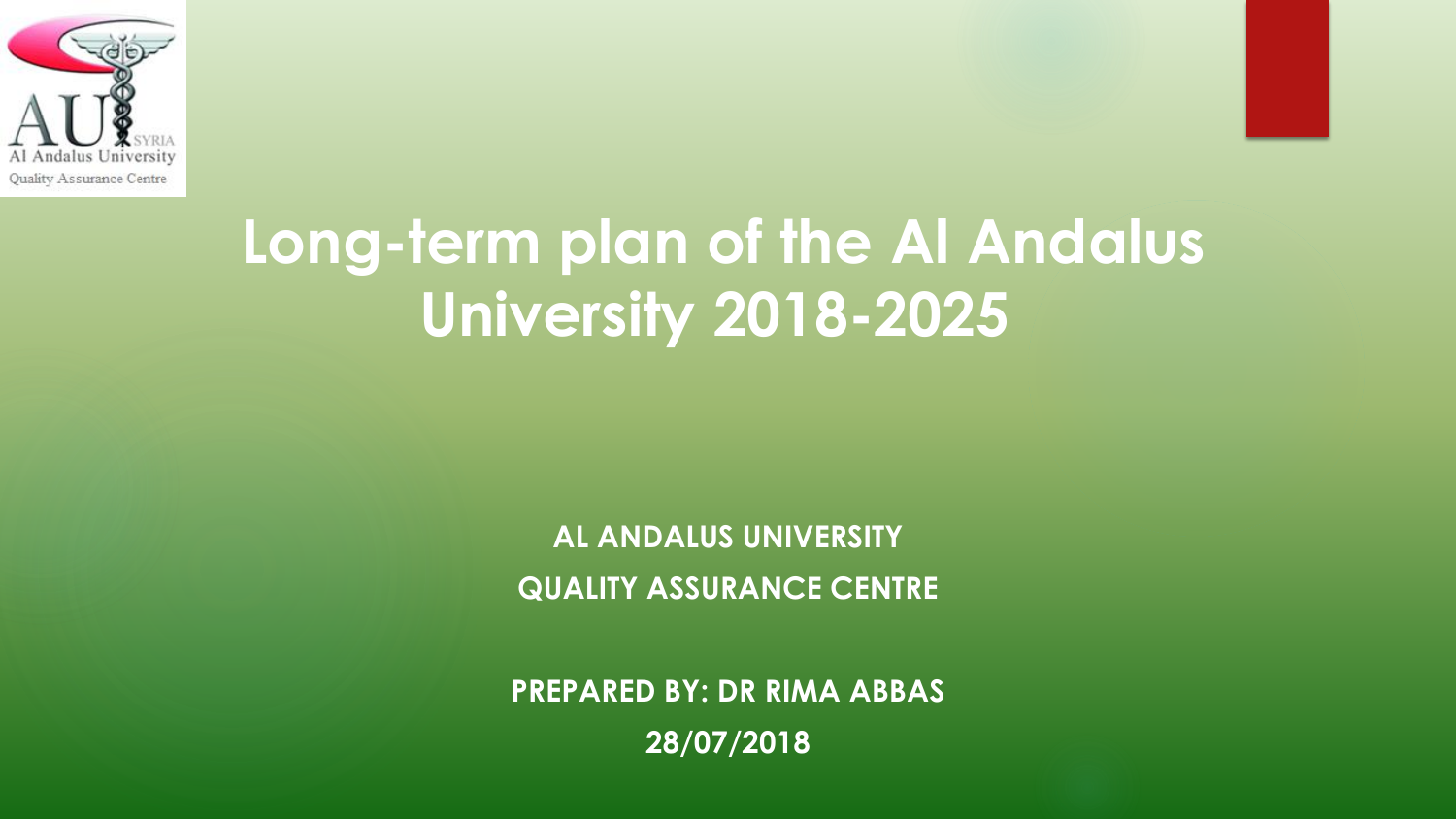

# **Definition of strategic plan Characteristics of an effective strategic plan Benefits of strategic planning Long-term plan of the Al Andalus University 2018-2025**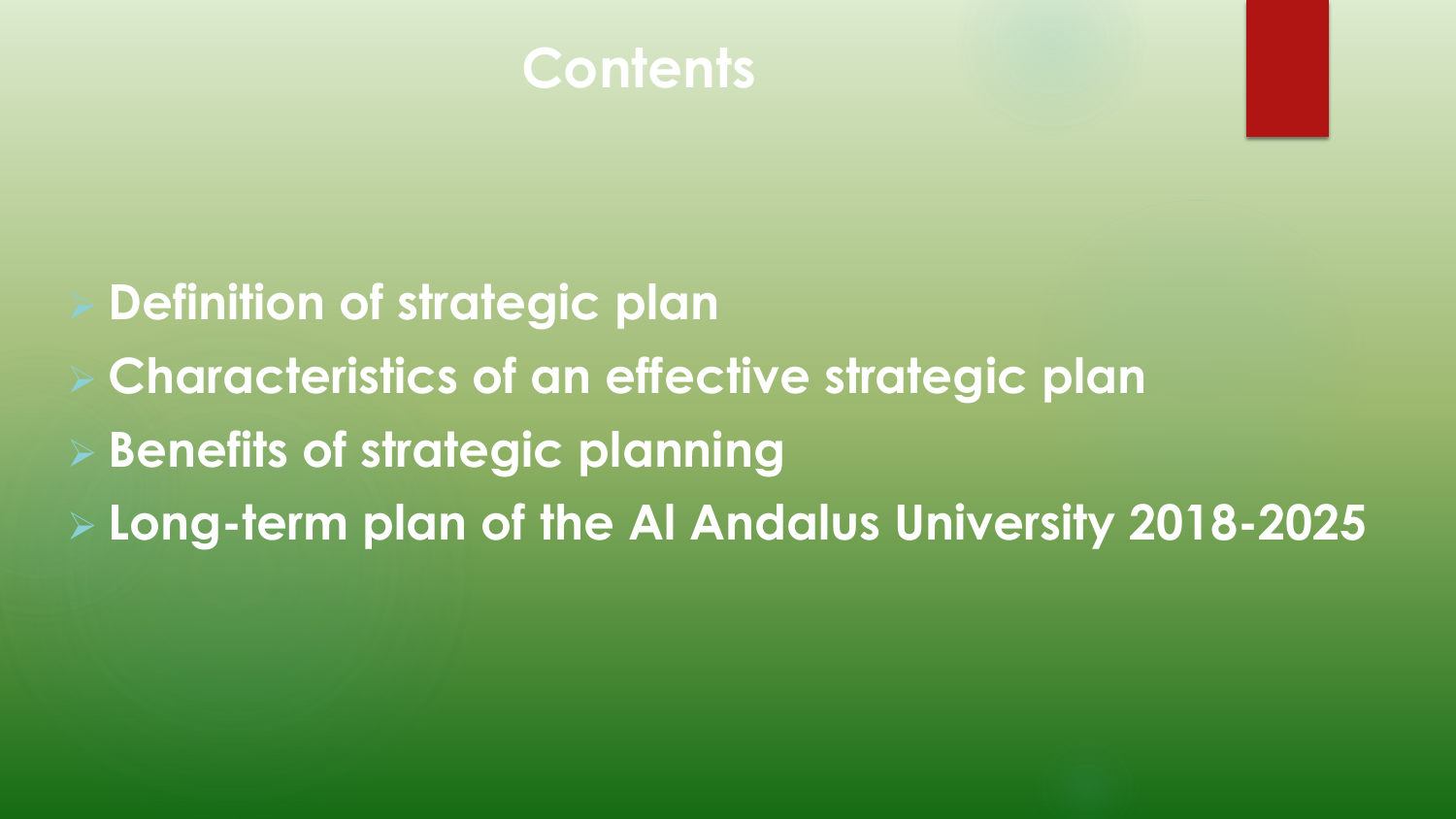### **Definition of strategic plan**

**Strategic planning focuses on the entire organization (B. Keith Simerson ) :** 

 **It is a process by which you formulate a particular intent, identify one or more associated goals, and then decide on the actions you will take to realize your intent and achieve your goals** 

 **It also involves careful preparation, prudent analysis of information and data, credible decision making, and the utilization of various tools and techniques**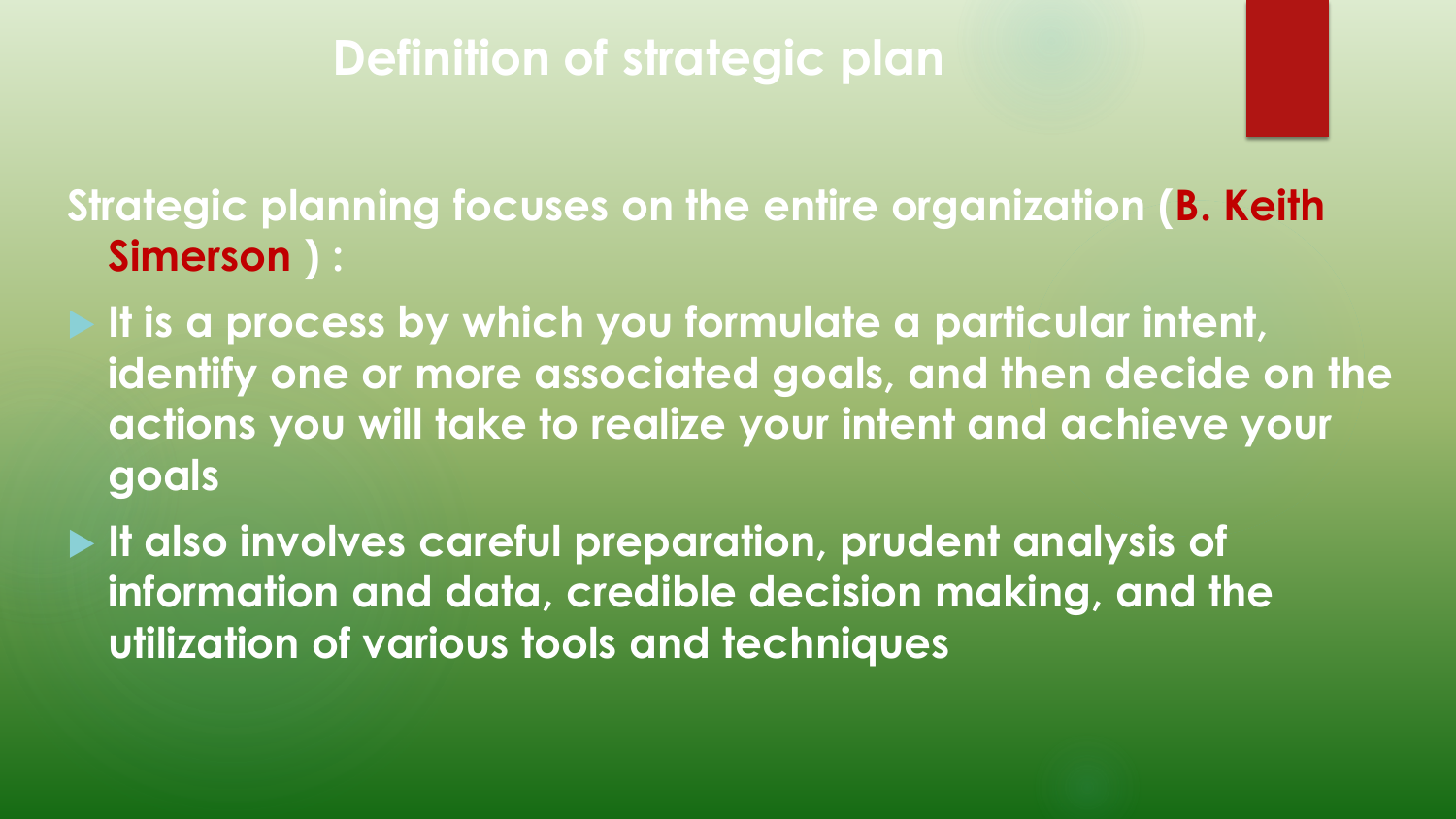### **Definition of strategic plan**

**Strategic management involves constantly asking fundamental questions such as:** 

 **What is our intent or goal? How are we doing? How might we improve?** 

**How will we know we have improved?**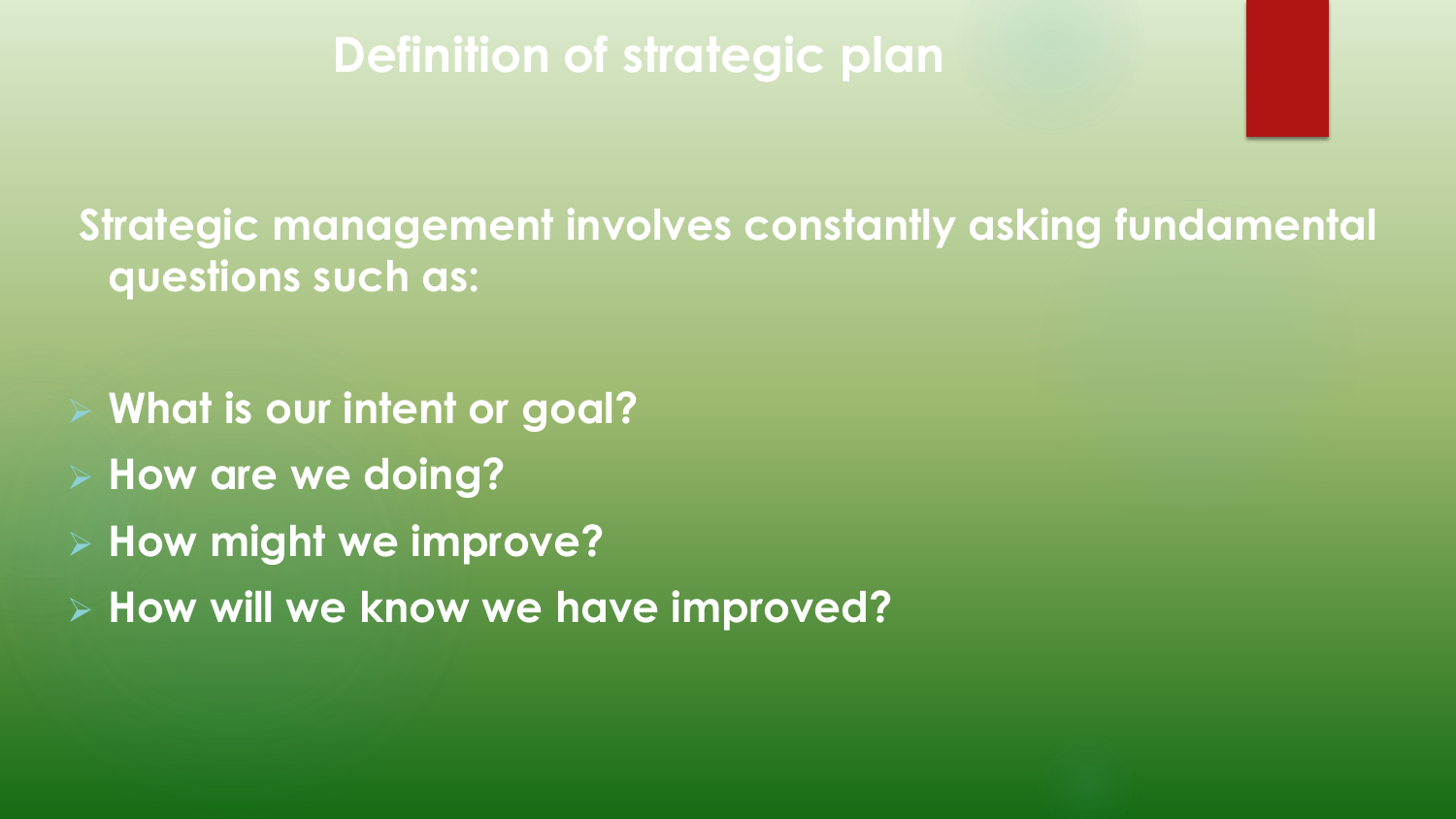**Organization's success: a clear description of:**

- **What the organization will become or where it will be five to 20 years into the future**
- **The value (typically in the form of services or products) the organization will provide to customers or clients over a given period, typically 12 months**
- **Specific strategies the organization will employ to achieve its goals**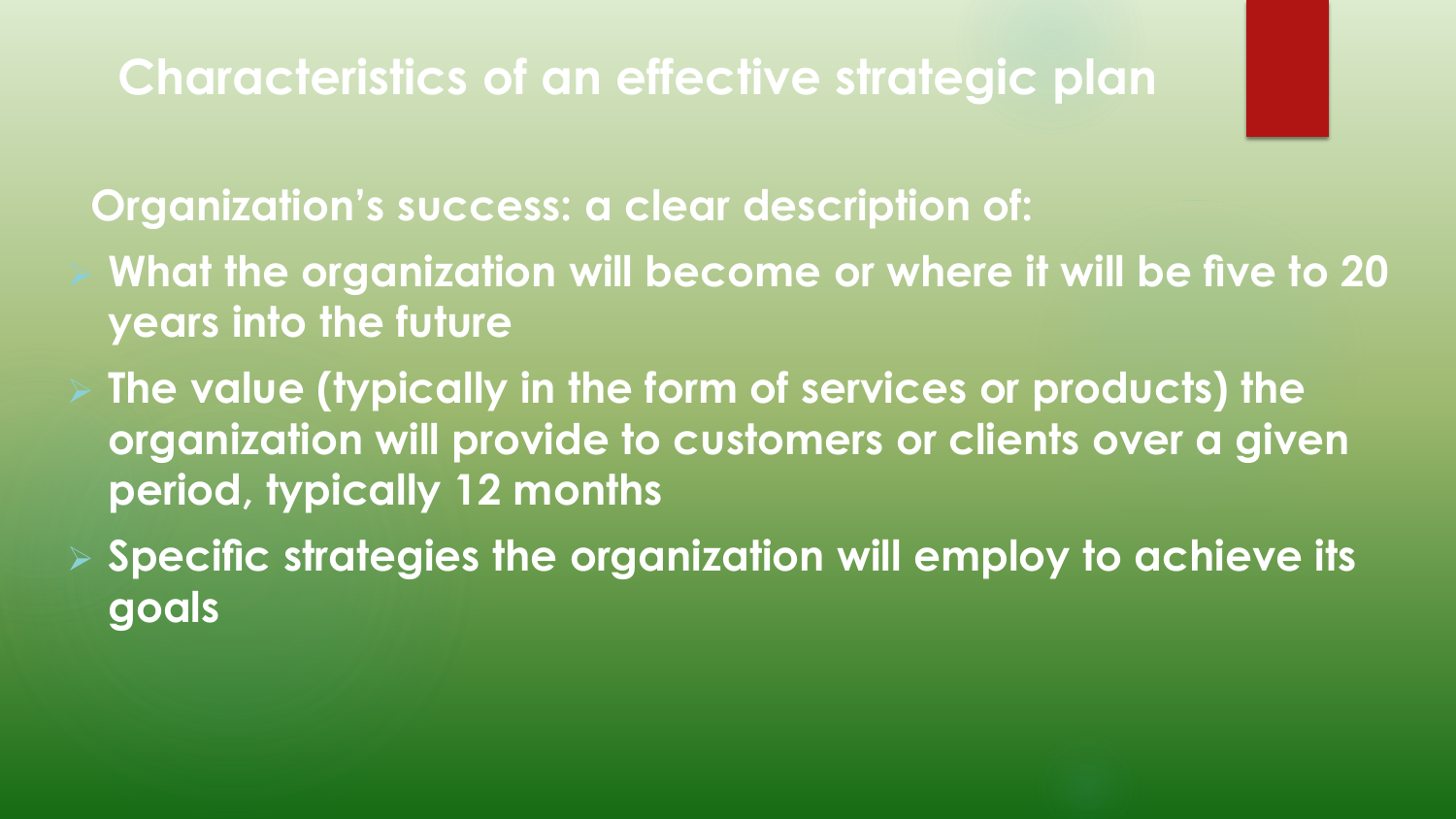**The strategies broken down into increasingly more details and including a timeline, needed resources, and associated tasks and subtasks**

 **Steps you are going to take to involve as many individuals as possible in your planning and execution so that a large portion of your colleagues understand, buy into, and commit to contributing to where the organization is headed and what it hopes to become**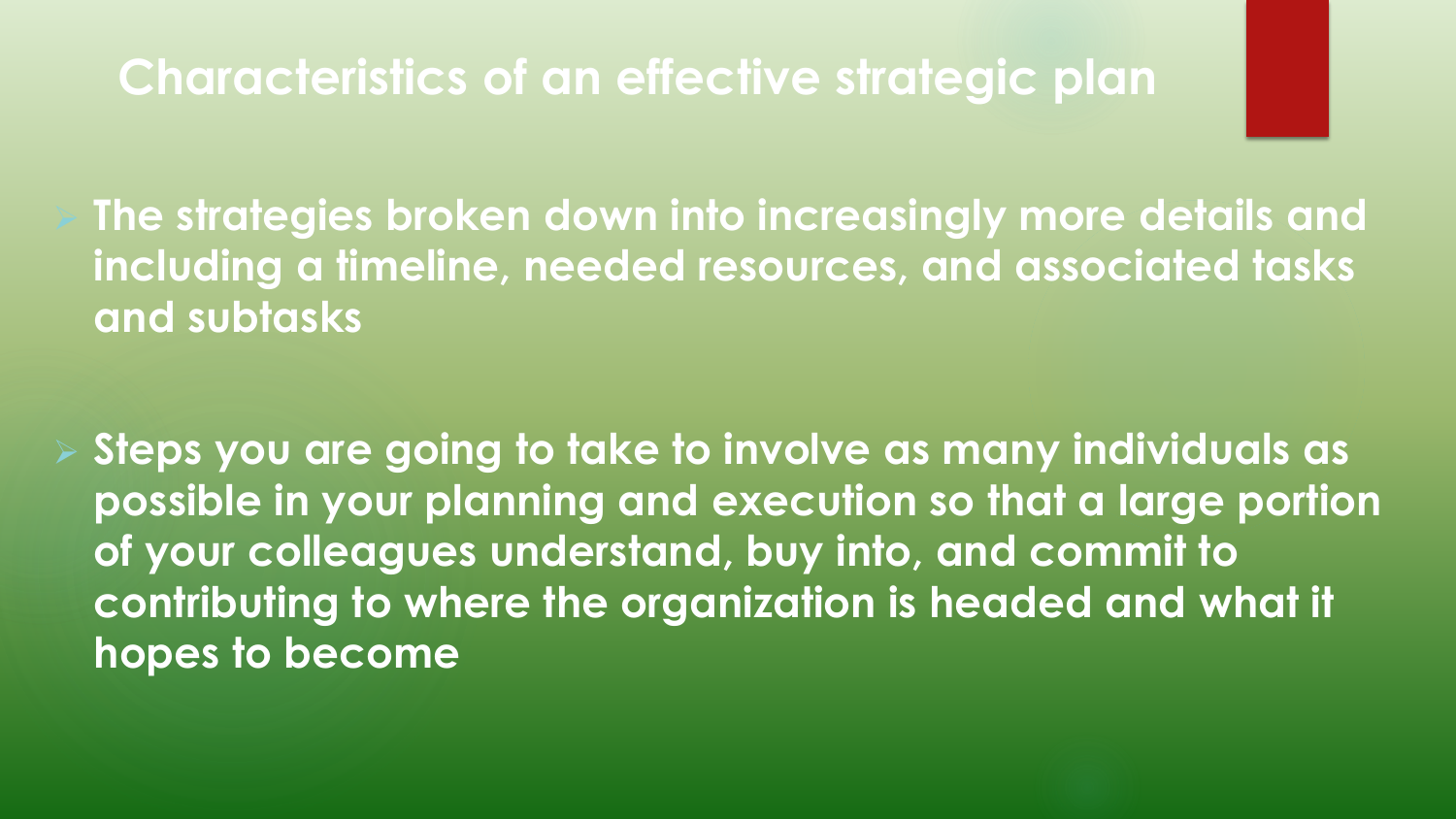**How you will assess overall progress and success and determine ways to modify the strategic planning process and resulting plan to better position the organization to attain its vision and accomplish its mission**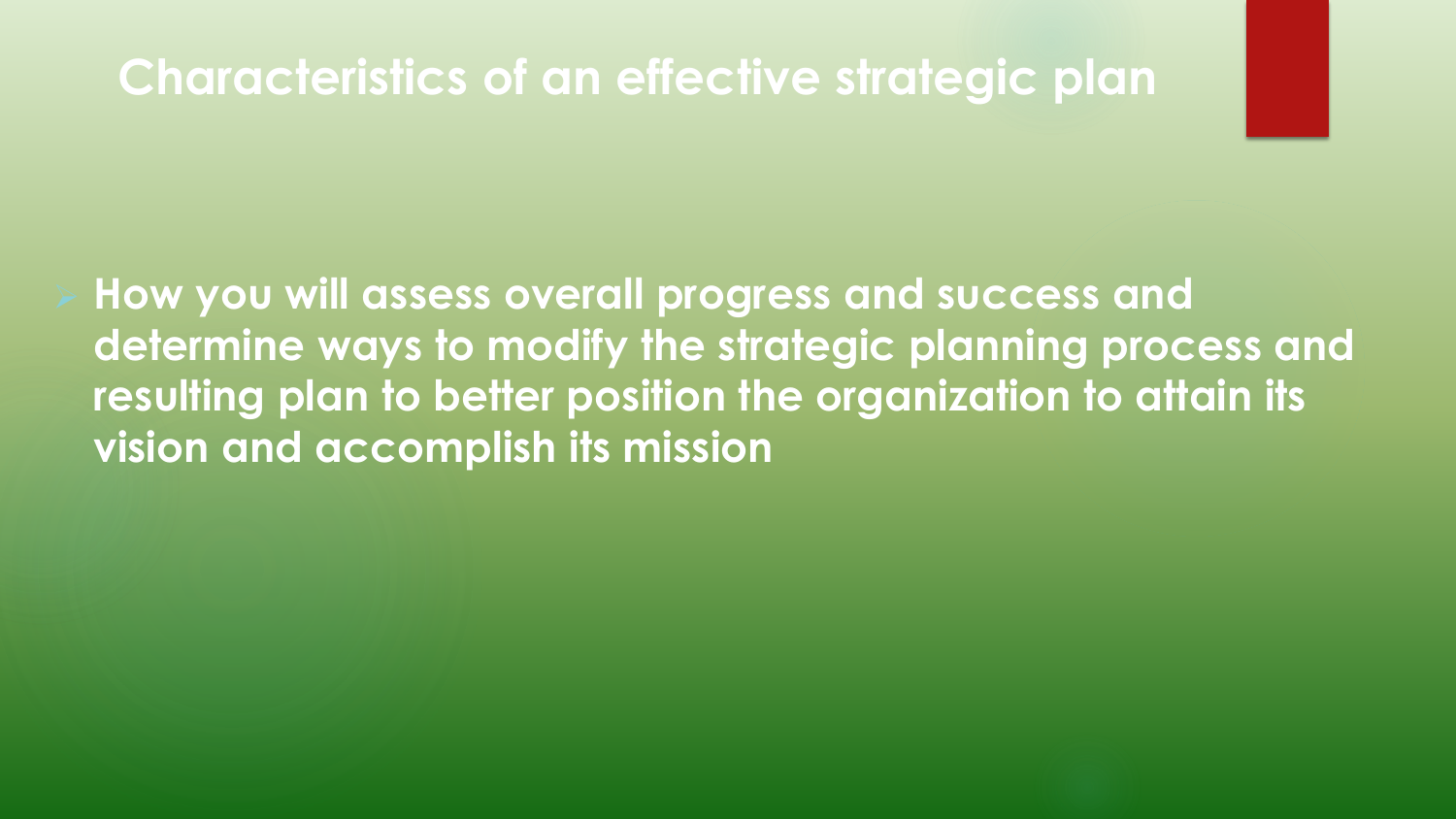**How you will monitor deployment, implementation, and execution to ensure that progress is made as expected**

 **How you will identify unexpected or unanticipated obstacles, challenges, or barriers and steps you will take to identify and adopt ways of addressing, mitigating, or otherwise addressing the obstacles, challenges, and barriers**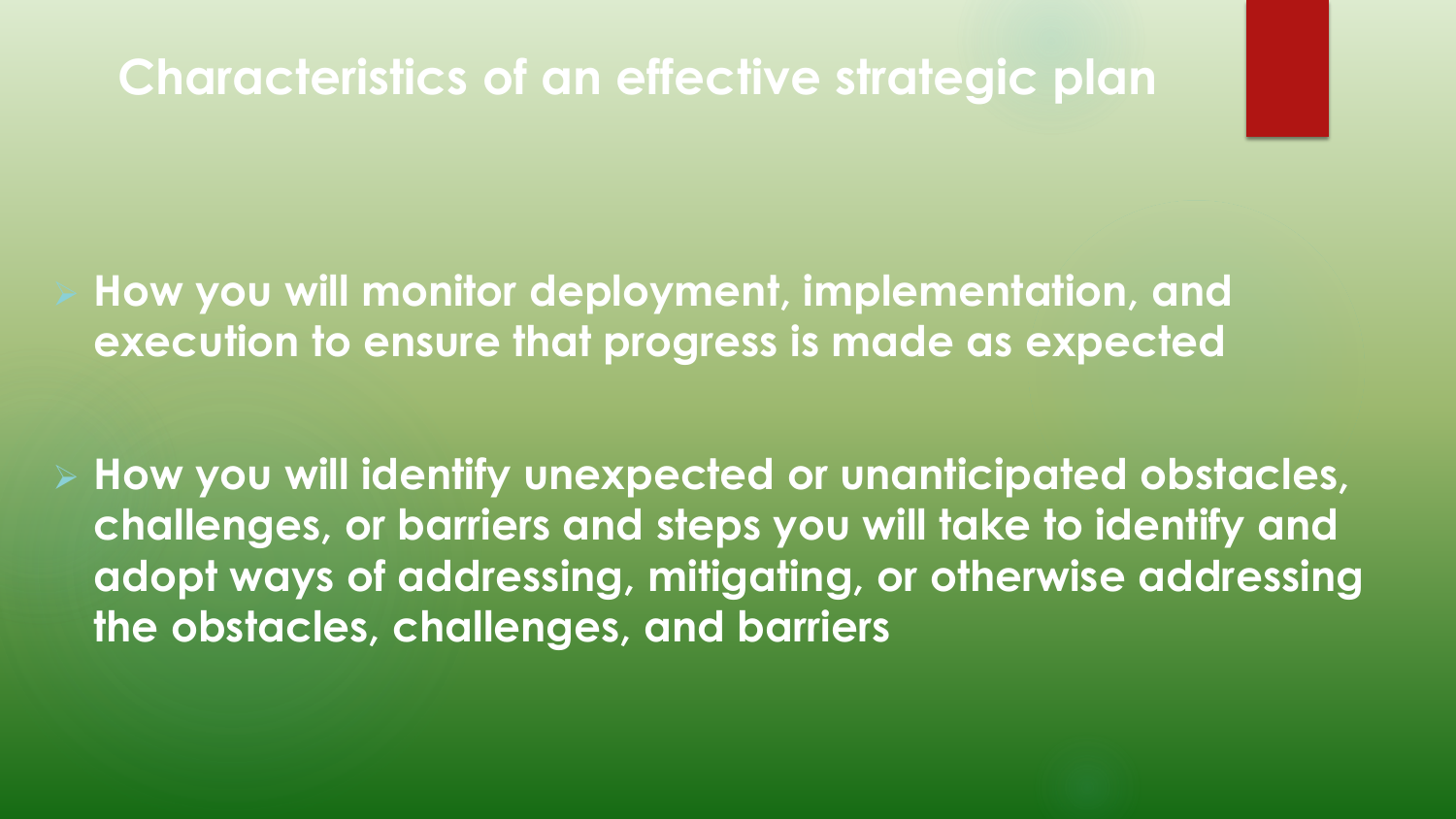

## **Benefits of strategic planning**

 **Personal biases or blind spots do not overly influence the organization's focus, priorities, or actions**

 **Decisions impacting the organization's success are credible and can be reviewed so that the factors and considerations that went into a particular decision can be determined**

 **Organizational decisions and actions do not occur in a vacuum, but rather within the context of prescribed values, a defined mission, and a clearly articulated future**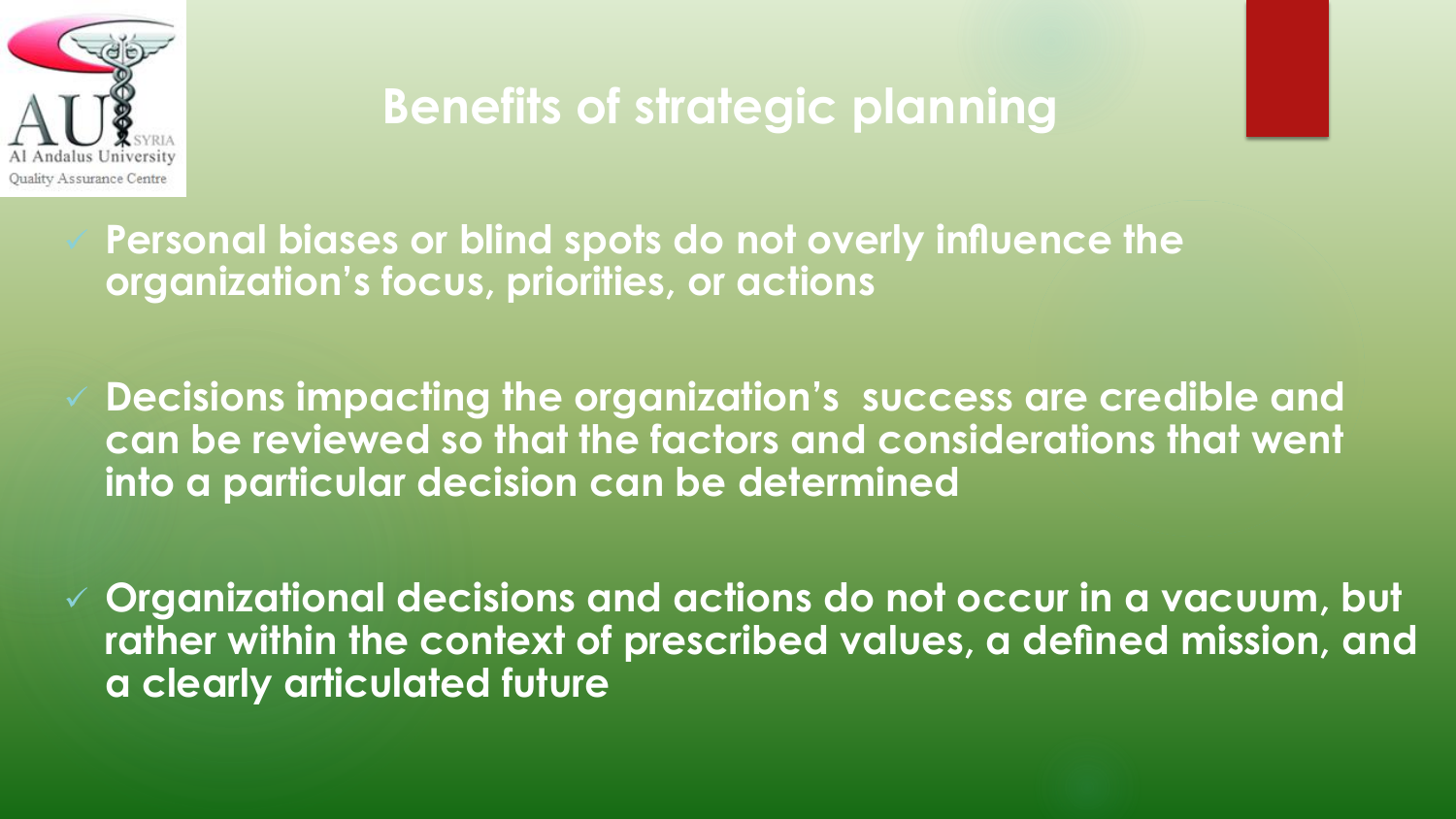

## **Benefits of strategic planning**

 **Immediate, short-term actions contribute to the organization's long-term aspirations**

 **All decisions and actions pertaining to the organization's systems, processes, technology, people, and culture contribute to the overall organization's success rather than simply that of a particular functional area, department, or division**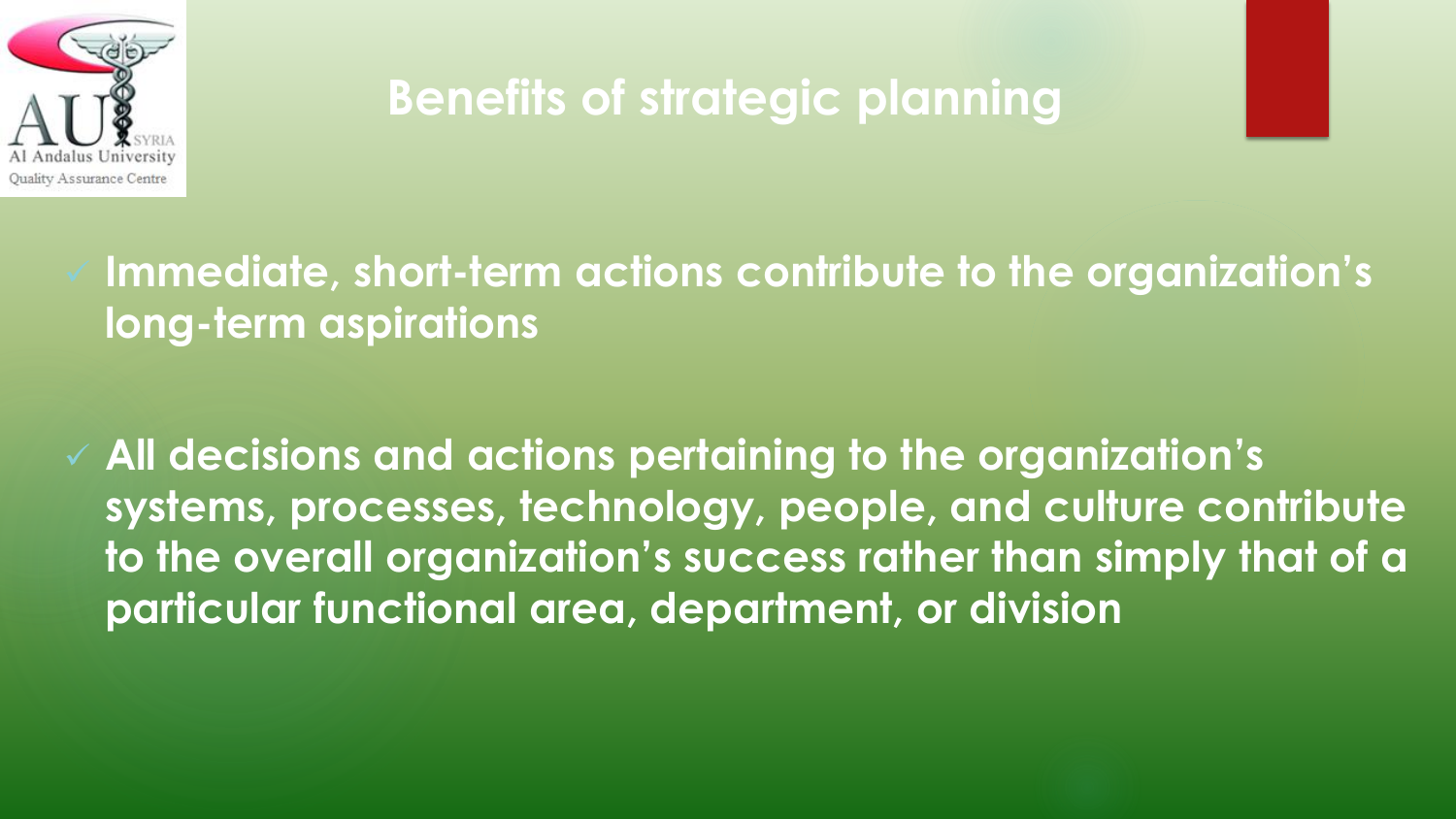

## **Benefits of strategic planning**

 **During the strategic planning session, participants might advocate for their particular team or subgroup, but when drawing conclusions and making decisions, keep the overall organization's strategic intent and goals in mind**

 **Decisions pertaining to the organization's value proposition and the services and products offered to clients and customers are not made in a vacuum; rather, they are made with actual stakeholder representative input or stakeholder input obtained through interviews or surveys**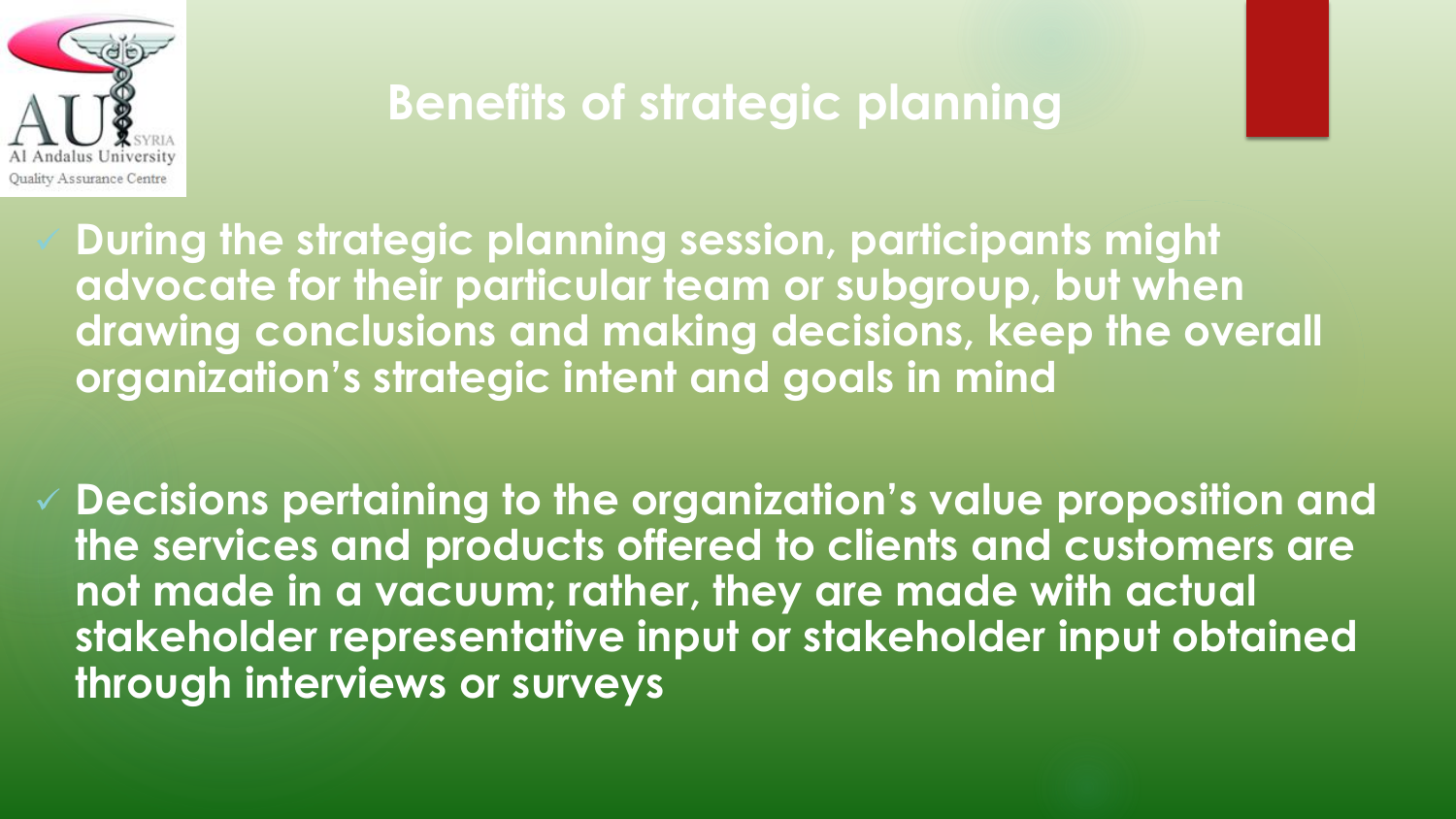

- **الهدف اإلستراتيجي األول: تطوير دور جامعة األندلس كأحد مراكز اإلشعاع العلمي والمعرفي في إطار نظام الجودة الشاملة وبرؤى ذات توجه مستقبلي**
	- **تحسين جودة المدخالت وشروط القبول لدى الطالب المستجدين بما يتفق مع فلسفة مبادئ الجودة والتميز في األداء**
		- **تطوير مدخالت البحث العلمي**
			- **تطوير العملية البحثية**
		- **تطوير نوع المخرجات وجودتها واالستفادة منها**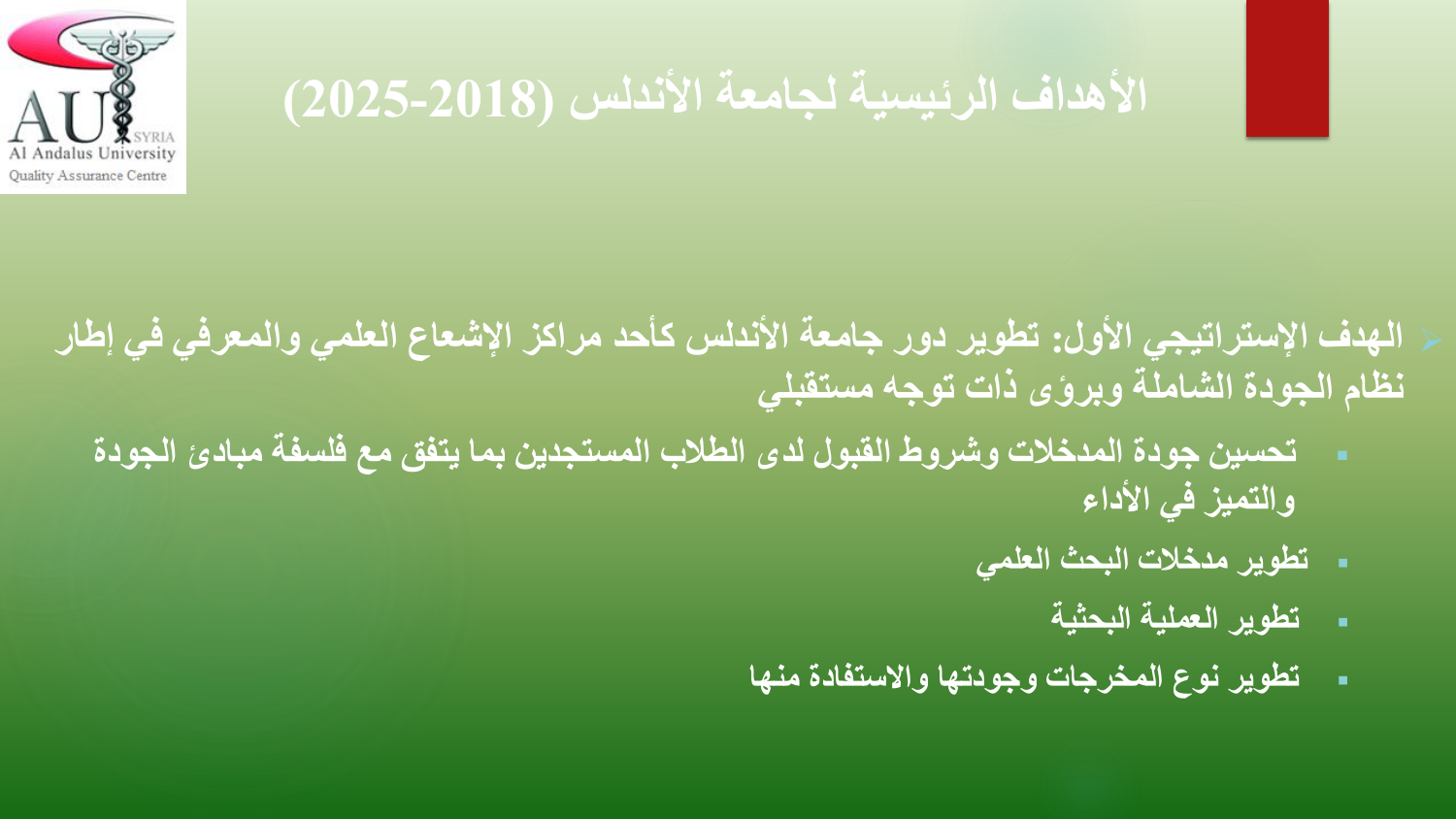

### الـهدف الاستراتيجي الثاني : تطوير البرامج التعليمية بما يتفق مع مبادئ الجودة والتميز ف*ي* الأداء

- **صياغة المعايير األكاديمية ARS استنادا إلى المعايير األكاديمية الوطنية NARS**
- **تطوير المناهج والبرامج األكاديمية وفقا لمعايير جودة البرامج التعليمية والمناهج التدريسية**
	- **تطوير وتحسين نظم وإجراءات تقويم الطالب**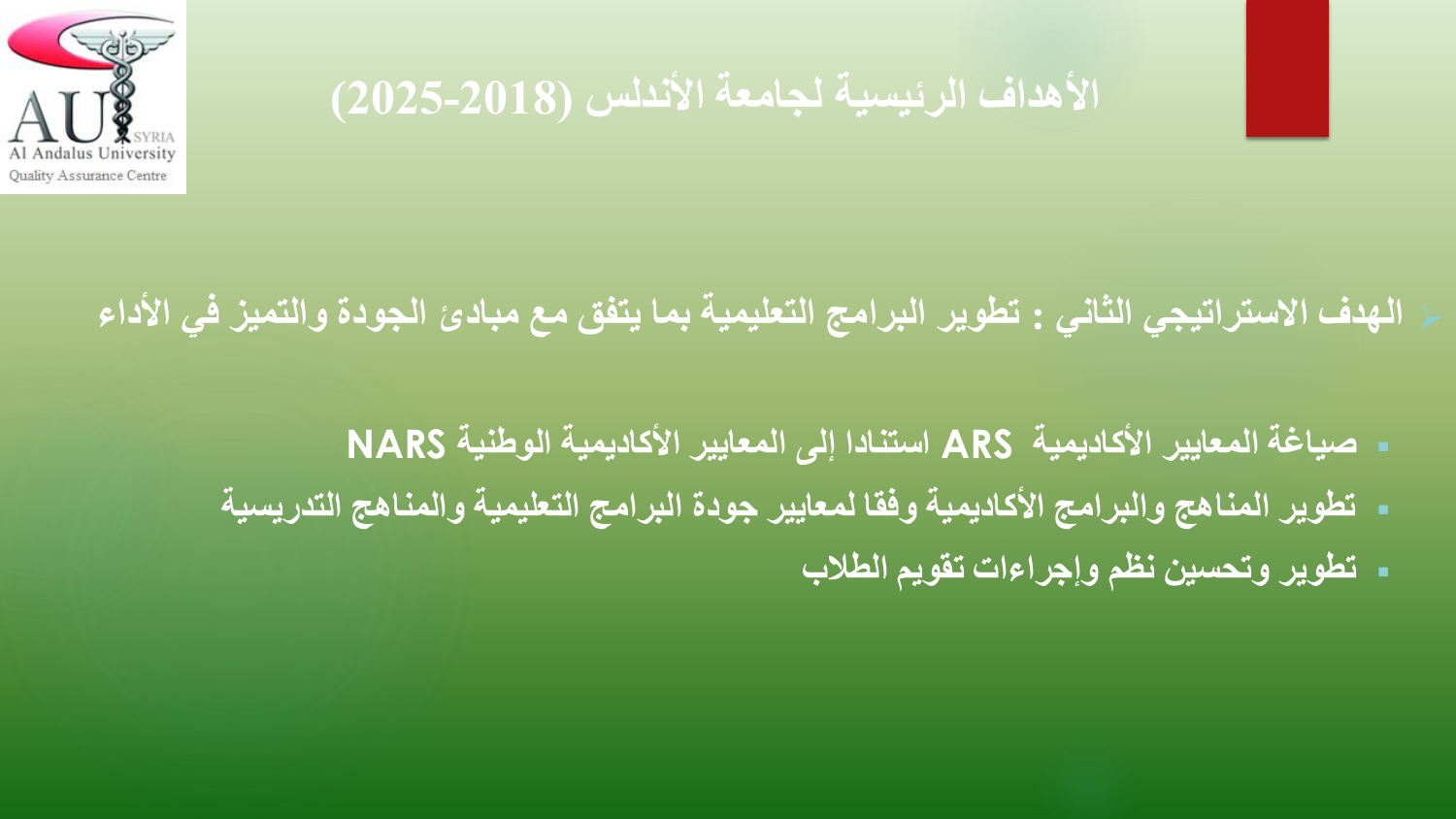

### **الهدف اإلستراتيجي الثالث: توفير بيئة تعليمية فاعلة وآمنة عالية الجودة موجهة بالقيم والمبادئ الثقافية واالجتماعية واألخالقية السليمة من خالل وضع برامج فعالة لتوفير البنى التحتية المالئمة:**

- **توفير البنية التحتية المالئمة بما في ذلك من التجهيزات والتقنيات الحديثة**
- **بهدف خلق بيئة وخدمياً وضع نظام مالئم إلدارة التجهيزات الحديثة في الجامعة صيانة المنشآت جمالياً تعليمية مناسبة**
	- **تطوير النظم اإلدارية والمالية**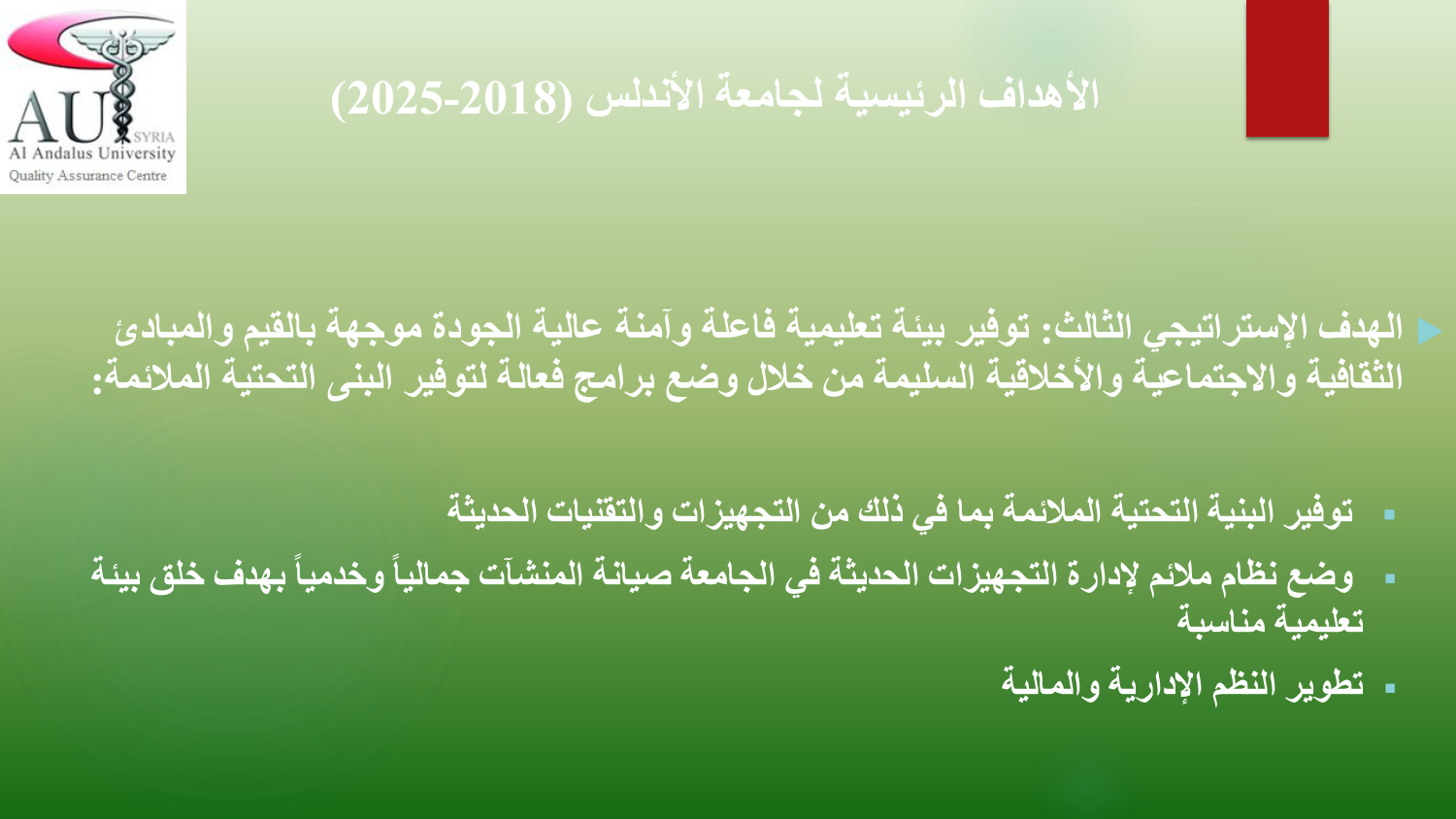

- **الهدف اإلستراتيجي الرابع: تأمين مستلزمات ومقومات البحث العلمي من خالل تطوير المخابر وإحداث مخابر جديدة:**
	- **توفير التجهيزات والتقنيات الحديثة للمخابر**
		- **صيانة المخابر وتحسينها بشكل المستمر**
	- **إحداث مخابر جديدة بما يتوافق مع العملية التعليمية**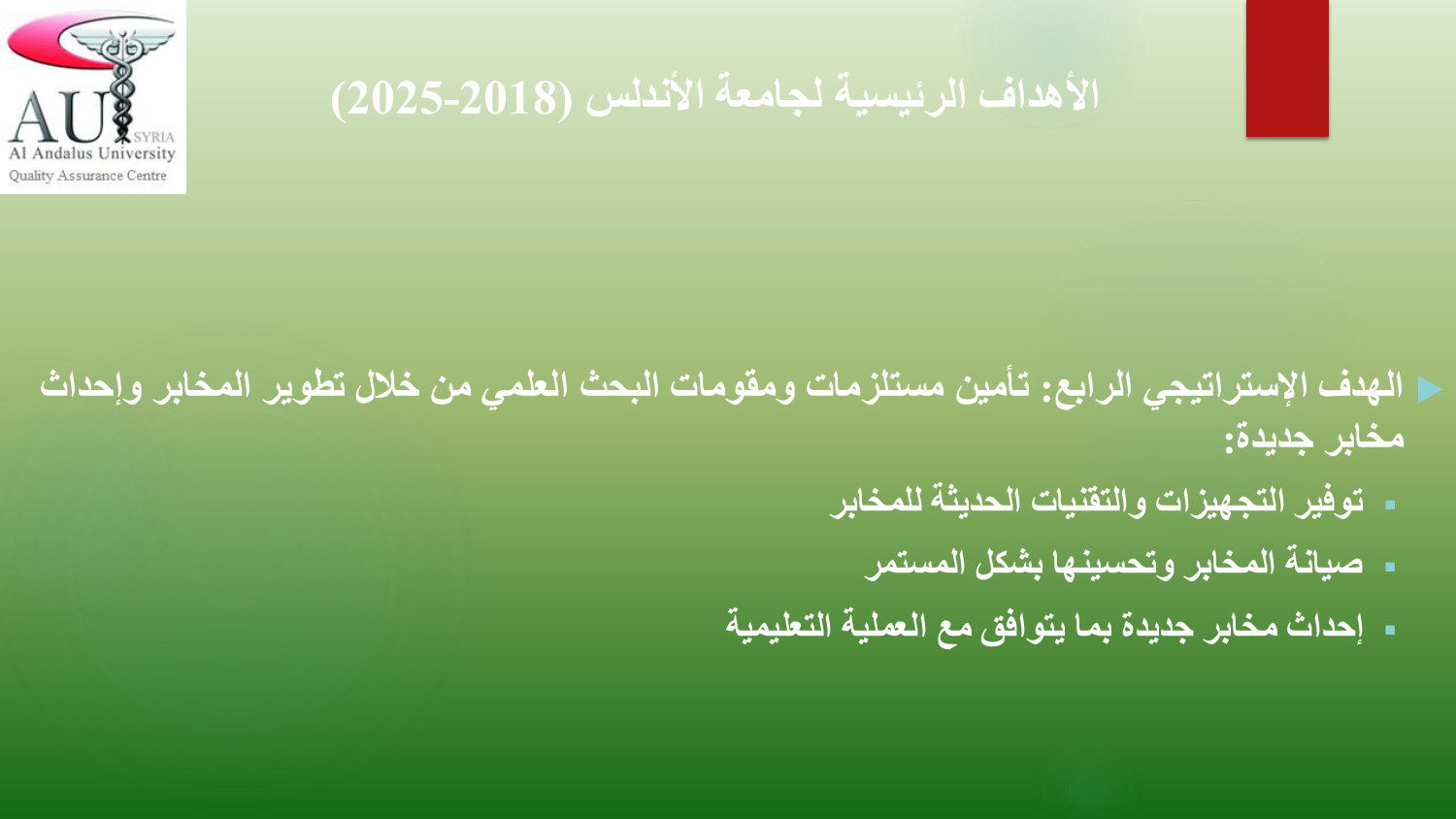

- **الهدف اإلستراتيجي الخامس: تشجيع اإلبداع واالبتكار العلمي والتعليم الذاتي لدى الطالب وإحداث مجلة علمية محكمة متخصصة بالعلوم الطبية:**
	- **تشجيع اإلبداع واالبتكار العلمي** 
		- **تشجيع التعليم الذاتي للطالب**
	- **إحداث مجلة علمية محكمة متخصصة بالعلوم الطبية**
	- **الهدف اإلستراتيجي السادس: إعداد خطة إلحداث الدراسات عليا في الجامعة لمختلف االختصاصات:**
		- **خطة الدراسات العليا لمختلف الكليات واالختصاصات**